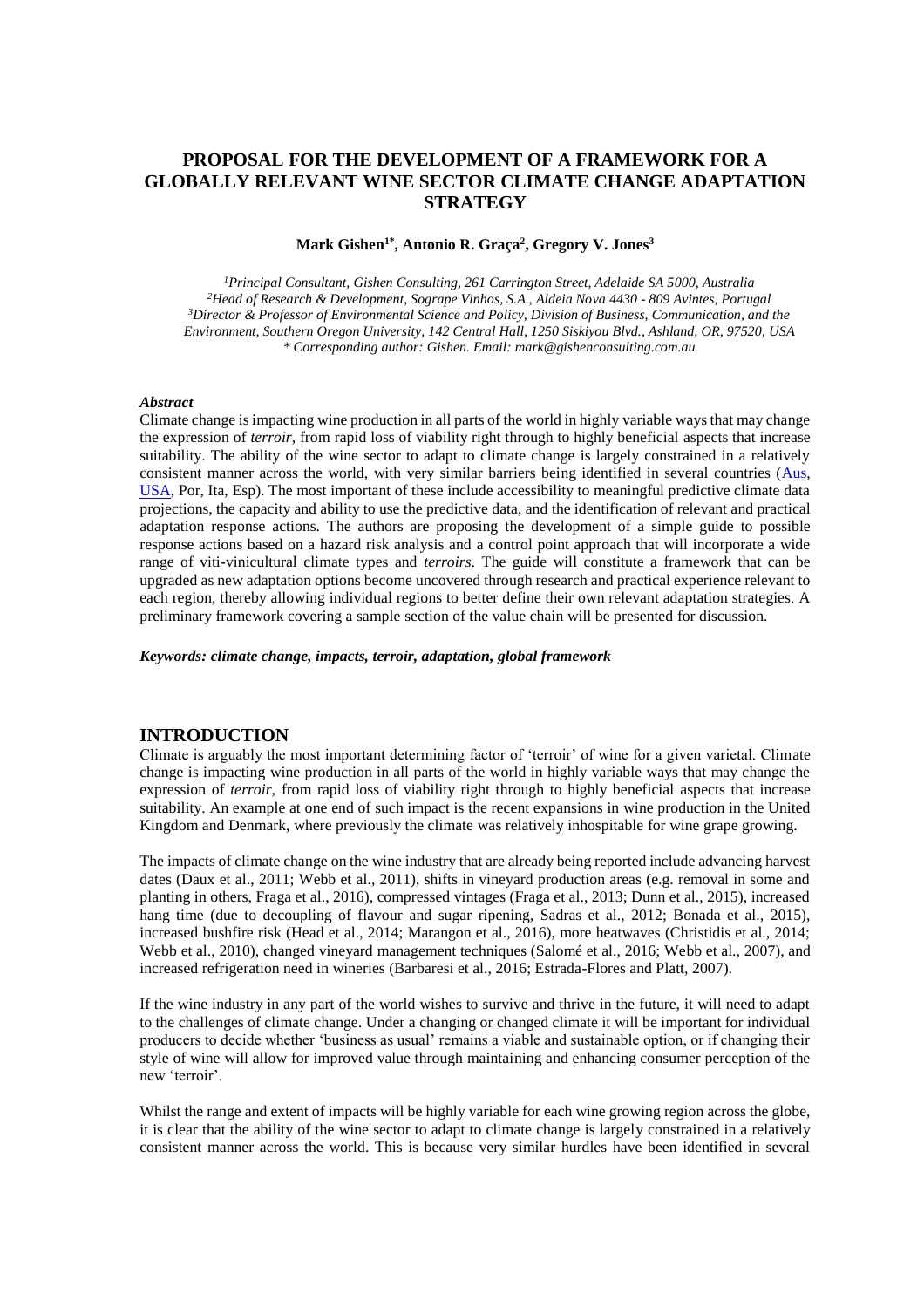countries including Australia<sup>1</sup>, the United States of America<sup>2</sup>, Portugal<sup>3</sup>, Italy<sup>4</sup> and Spain<sup>5</sup>. Underpinning most of those hurdles is a general lack of easily accessible, understandable and usable climate change forecasts in a relevant timescale at locally specific resolution, and a clear outline of how they can be used to decide the most appropriate practical adaptation options that are best suited to the region.

In meeting this challenge, we propose that there is a need for a generalised framework that will be a resource providing a systematic method for wine producers to know where to find relevant and practical information about climate change forecasts, evaluate their reliability and use them to assess potential adaptation options. The framework will aid decision-making through a risk assessment based model that examines both the probability of occurrence with seriousness of impacts, thus providing an objective basis for decisions within a chosen strategic mindset (i.e. optimistic, balanced, pessimistic etc.). The framework will also allow for evaluation of the impact of business decisions (e.g. outsourcing equipment access such as harvesters can lead to loss of control when rapid need is required) as well as provide for process integration and higher level evaluation or for drill-down of process activities to understand how they affect overall outcome and simulate different options.

By investing in the development of a globally relevant framework, a range of benefits will be realised for the wine industry, including:

- Avoiding replication in planning efforts as well as R&D across countries, tapping into the publicly available information at the global level
- Reducing the risk (and cost) of mistakes for regions when implementing adaptation options, through the collation of regionally-relevant adaptation responses
- Increasing the capacity and capability of industry to adapt to climate change
- Creating a standardized approach that allows for comparison between scenarios, locations and technological options in different regions

# **MATERIALS AND METHODS**

A preliminary framework was prepared that has at its heart a flow chart that elicits responses to a standardised set of aspects to help guide the user towards decisions that can then be developed into a practical action plan. The framework is based on the HACCP (hazard analysis and critical control point) approach (Pierson and Corlett, 1992). HACCP systems define process control as a function of critical control points (CCPs), which are critical to control and monitoring of the process to minimise risks. Being preventive, HACCP is seen as the most cost-effective approach to process control and, because it focuses on CCPs, it improves the scientific basis for safety and control processes. The framework we propose is a simple staged system, which can be tailored by the individual to meet their own perceptions of degree of risk and for their choice of timeframe of consideration. The stages are described below:

#### Stage 1 - Identification of key impacts

The first stage guides the user to identify the impacts from climate change that are of relevance to their own particular region and within the timeframe of their interest. A preliminary generic list (Table 1) was prepared that allows the user to select the impacts, however this needs to be further expanded along the full production chain in the full development of the framework that we propose. In this example list, for each process and impact, a range of needed weather / climate forecast lead-times are proposed to allow for meaningful adaptation decision-making.

In some process impacts, forecasts are required that have different timeframes, as illustrated by the shaded cells in Table 1. For example, a successful assessment of water needs requires short-term weather forecasts to calculate water allocation during a given year's growth cycle, medium-term weather outlooks to prepare logistics to counter years of drought or increased pest pressure and long-term climate forecasts to set up adequate irrigation networks (e.g. pumping, flow, distribution, control, etc.).

 $\overline{a}$ 

<sup>1</sup> <http://research.wineaustralia.com/research-development/applying-for-funding/>

<sup>2</sup> <http://www.academicwino.com/2015/10/climate-change-california-wine-somm-journal.html/>

<sup>3</sup> <http://www.advid.pt/imagens/artigos/13492774081061.pdf>

<sup>4</sup> <http://tinyurl.com/h7wngeg>

<sup>5</sup> <http://www.mdpi.com/2071-1050/7/5/5094/htm>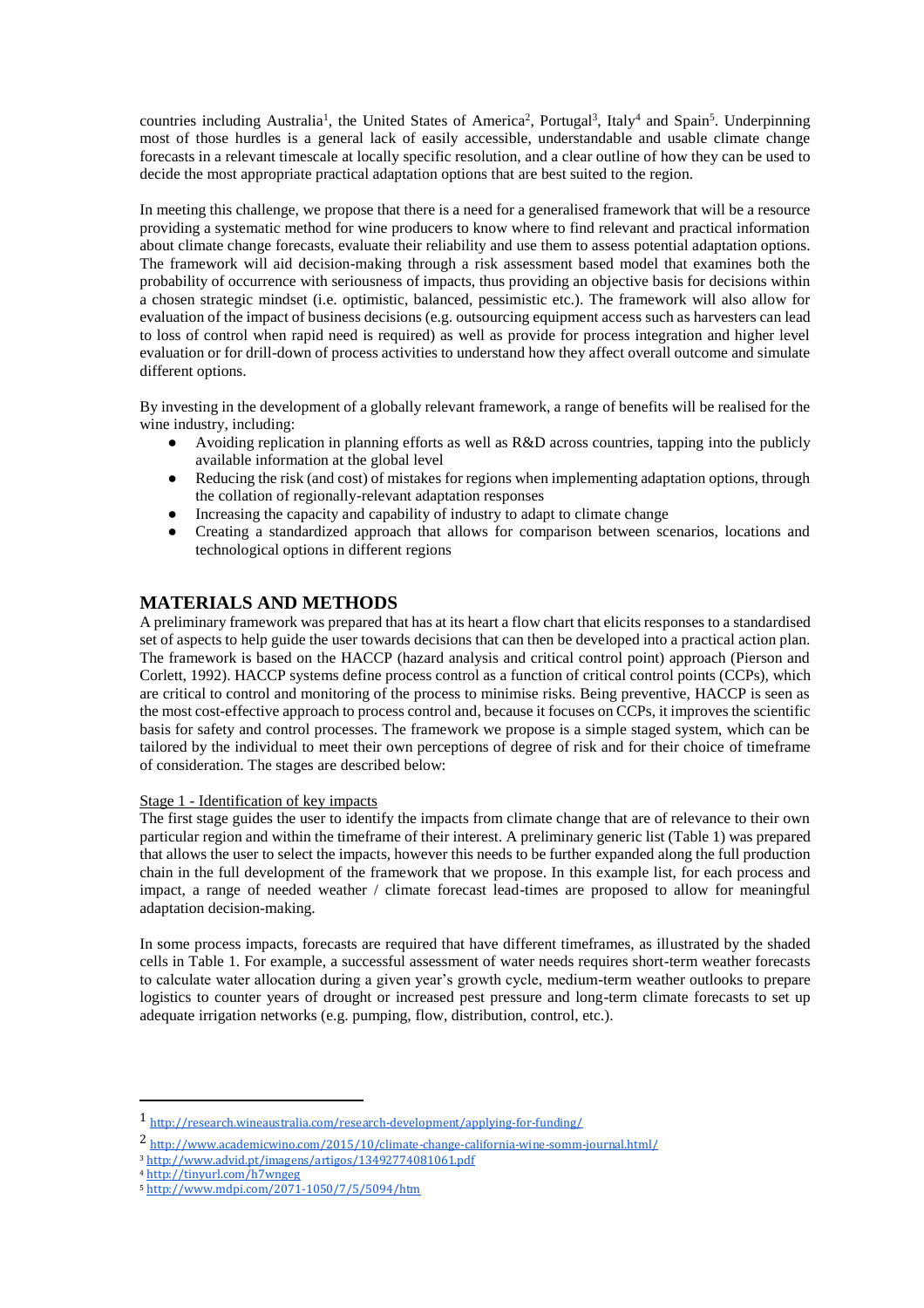**Table 1. Preliminary sample of some of the climate change impact factors for various processes in the production chain and their respectively decision-making relevant weather / climate forecast leadtimes.**

|                                        | ишсэ.                 |                 |                        |
|----------------------------------------|-----------------------|-----------------|------------------------|
| <b>PROCESS</b>                         | Short-term            | Medium-term     | Long-term              |
| Impacts                                | $(1-30 \text{ days})$ | $(1-12$ months) | $(1-50 \text{ years})$ |
| PLANTING VINEYARD                      |                       |                 |                        |
| Siting                                 |                       |                 |                        |
| Choice of scion variety                |                       |                 |                        |
| Choice of rootstock                    |                       |                 |                        |
| Assessment of water needs              |                       |                 |                        |
| Choice of trellis                      |                       |                 |                        |
| <b>GROWING GRAPES</b>                  |                       |                 |                        |
| Growth cycle duration                  |                       |                 |                        |
| Pathogen pressure                      |                       |                 |                        |
| Abiotic stress                         |                       |                 |                        |
| Productivity                           |                       |                 |                        |
| Quality                                |                       |                 |                        |
| Identity                               |                       |                 |                        |
| <b>MAKING WINE</b>                     |                       |                 |                        |
| Wine style                             |                       |                 |                        |
| Harvest date                           |                       |                 |                        |
| Harvest duration                       |                       |                 |                        |
| Building design                        |                       |                 |                        |
| Energy consumption                     |                       |                 |                        |
| Emissions                              |                       |                 |                        |
| <b>LOGISTICS</b>                       |                       |                 |                        |
| Destination constraints                |                       |                 |                        |
| Choice of itinerary and transportation |                       |                 |                        |
| Fuel and energy consumption            |                       |                 |                        |
| Emissions                              |                       |                 |                        |
| <b>DRINKING WINE</b>                   |                       |                 |                        |
| Style suitability                      |                       |                 |                        |
| Trends, fads and fashion               |                       |                 |                        |
| Seasonality                            |                       |                 |                        |

Stage 2 - Risk assessment for significance

In this stage, the relative risk of an impact is assessed and then assigned a 'significance' rating that provides a ready means of prioritising actions.

A risk assessment matrix (Figure 1) was adapted from Weiss (2003), that takes account of varying levels of belief in respect of climate change, ranging from 'Scientific absolutist' to 'Environmental absolutist'. For greater simplicity, in our adaptation of Weiss' work, we retained three levels of belief: balanced, optimistic and pessimistic. The risk assessment considers the confidence of the impact as well as the degree of intervention required in adapting in order to arrive at a 'risk score'. The risk score is then considered according to the belief values of the user to determine the significance of each step. The high significance risks can then be considered as a CCP for further analysis, however, the user can then proceed to address all the various risks if they wish.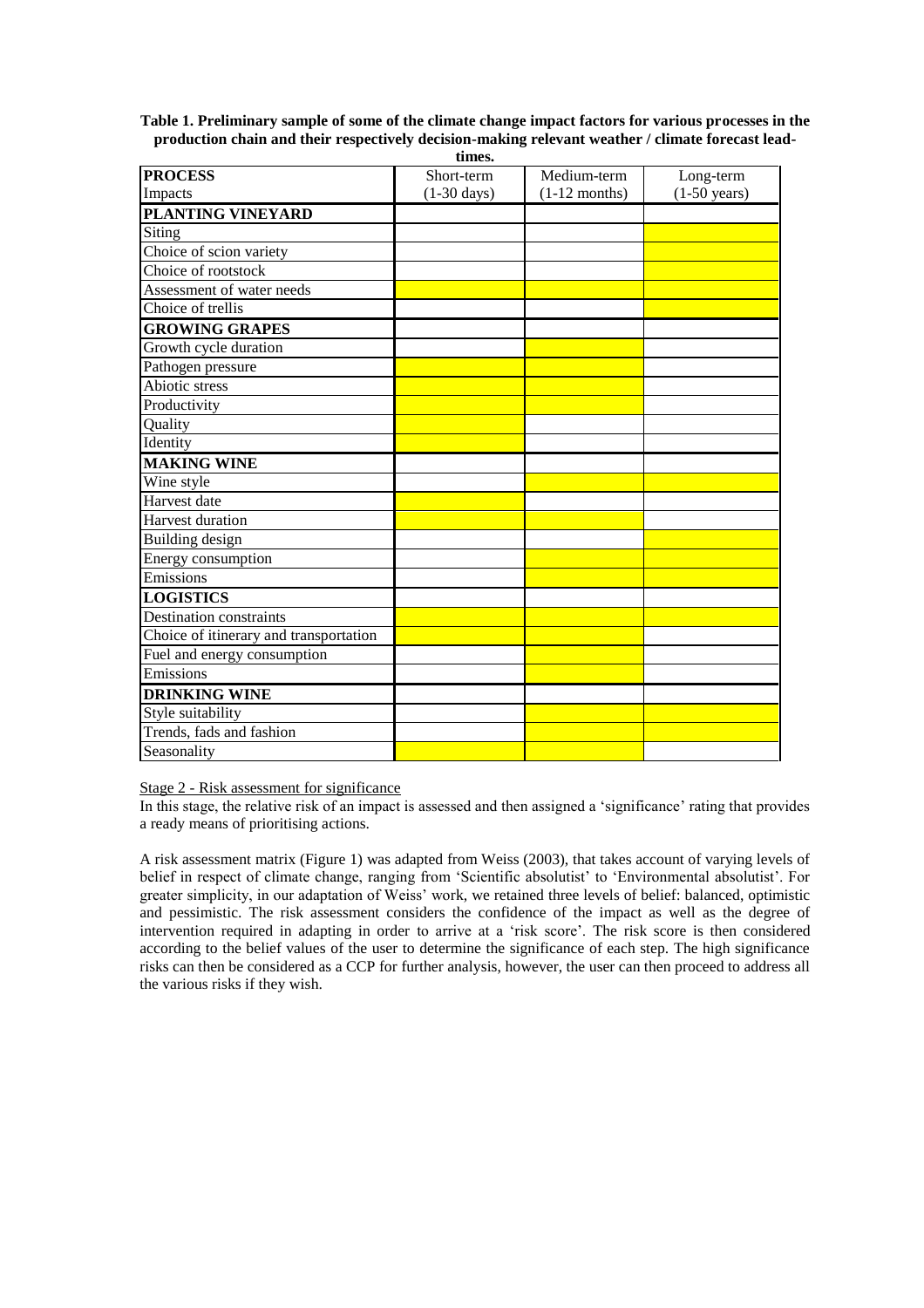|                                                                        | Hunch | Suspicion       | <b>Belief</b> |                                       |    |     |                                         |                                           |                                                                                                                                          |
|------------------------------------------------------------------------|-------|-----------------|---------------|---------------------------------------|----|-----|-----------------------------------------|-------------------------------------------|------------------------------------------------------------------------------------------------------------------------------------------|
|                                                                        |       |                 |               |                                       |    |     |                                         |                                           | 10                                                                                                                                       |
|                                                                        |       |                 | $\Delta$      | 5                                     | 6  |     | 8                                       | ٩                                         | 10                                                                                                                                       |
|                                                                        |       | 6.              | R             | 10                                    | 12 | 14  | 16                                      | 18                                        | 20                                                                                                                                       |
|                                                                        | 6     | 9               | 12            | 15                                    | 18 | 21  | 24                                      | 27                                        | 30                                                                                                                                       |
|                                                                        | 8     | 12 <sup>1</sup> | 16            | 20                                    | 24 | 28  | 32                                      | 36                                        | 40                                                                                                                                       |
|                                                                        | 10    | 15              | 20            | 25                                    | 30 | 35  | 40                                      | 45                                        | 50                                                                                                                                       |
| 6                                                                      | 12    | 18              | 24            | 30                                    | 36 | 42  | 48                                      | 54                                        | 60                                                                                                                                       |
|                                                                        | 14    | 21              | 28            | 35                                    | 42 | 49  | 56                                      | 63                                        | 70                                                                                                                                       |
| 8                                                                      | 16    | 24              | 32            | 40                                    | 48 | 56  | 64                                      | 72                                        | 80                                                                                                                                       |
| 9                                                                      | 18    | 27              | 36            | 45                                    | 54 | 63  | 72                                      | 81                                        | 90                                                                                                                                       |
| 10                                                                     | 20    | 30              | 40            | 50                                    | 60 | 70  | 80                                      | 90                                        | 100                                                                                                                                      |
|                                                                        |       |                 |               |                                       |    |     |                                         |                                           |                                                                                                                                          |
|                                                                        |       |                 |               |                                       |    |     |                                         |                                           |                                                                                                                                          |
|                                                                        | to    | 21              |               |                                       | to | 41  |                                         | to                                        | 11                                                                                                                                       |
| 22                                                                     | to    | 59              |               | 42                                    | to | 89  | 12                                      | to                                        | 39                                                                                                                                       |
| 60                                                                     | to    | 100             |               | 90                                    | to | 100 | 40                                      | to                                        | 100                                                                                                                                      |
| Confidence<br>Expensive & politically(financially?) difficult measures |       | Impossible      |               | Score range (balanced decision-maker) |    |     | Score range (optimistic decision-maker) | יודד מרג בין ישיג בירדלות מיני בין בירדו- | Clear indications Preponderance Credible Clearly showing Clearly convincing Doubtless<br>Score range (pessimistic decision-maker)<br>AAA |

**Figure 1. Risk assessment matrix for CCP identification (adapted from Weiss, 2003)**

Using this matrix, a balanced decision-maker would only consider intervention (i.e. identify as CCP) using formal plans for strong measures for a risk for which there are clear indicators that it may occur (risk score  $> 22$ ). For the same risk, an optimistic decision-maker (one that will invest or move resources only when convinced that risk is inevitably threatening to business) would do the same only when available information is clearly convincing of the inevitability and seriousness of the risk (risk score  $> 42$ ). A pessimistic decisionmaker (one that is ready to spend resources on preventing materialization of even low-probability threats to business), on the other hand, would intervene at the same level as soon as a suspicion on the risk arises (risk  $score > 12$ ).

#### Stage 3-Identification of key factors

This stage of the framework allows for the identification of the factors that need to be considered in understanding what the impacts of climate change will be at each CCP identified in Stage 2. A fully developed framework will have more factors than were identified for the purposes of this study.

#### Stage 4 - Assess critical points

This stage continues further to develop responses for each of the key factors identified in Stage 3 for each CCP. A standardised set of activities has been developed for this part of the analysis as illustrated in Figure 2. For each step, the status of knowledge and range of impacts and opportunities relevant to the region are listed and considered.

# Adaptation issue (CCP): factor for CCP



#### **Figure 2. Standardised set of activities for assessing each impact factor of a 'critical control point'**

The framework aims to answer the following questions in respect of each critical control point:

- Which sources of climate information exist (both historical and forecast) that allow for better planning of climate impacts for:
	- getting grapes that allow the best expression of the vineyard's terroir and,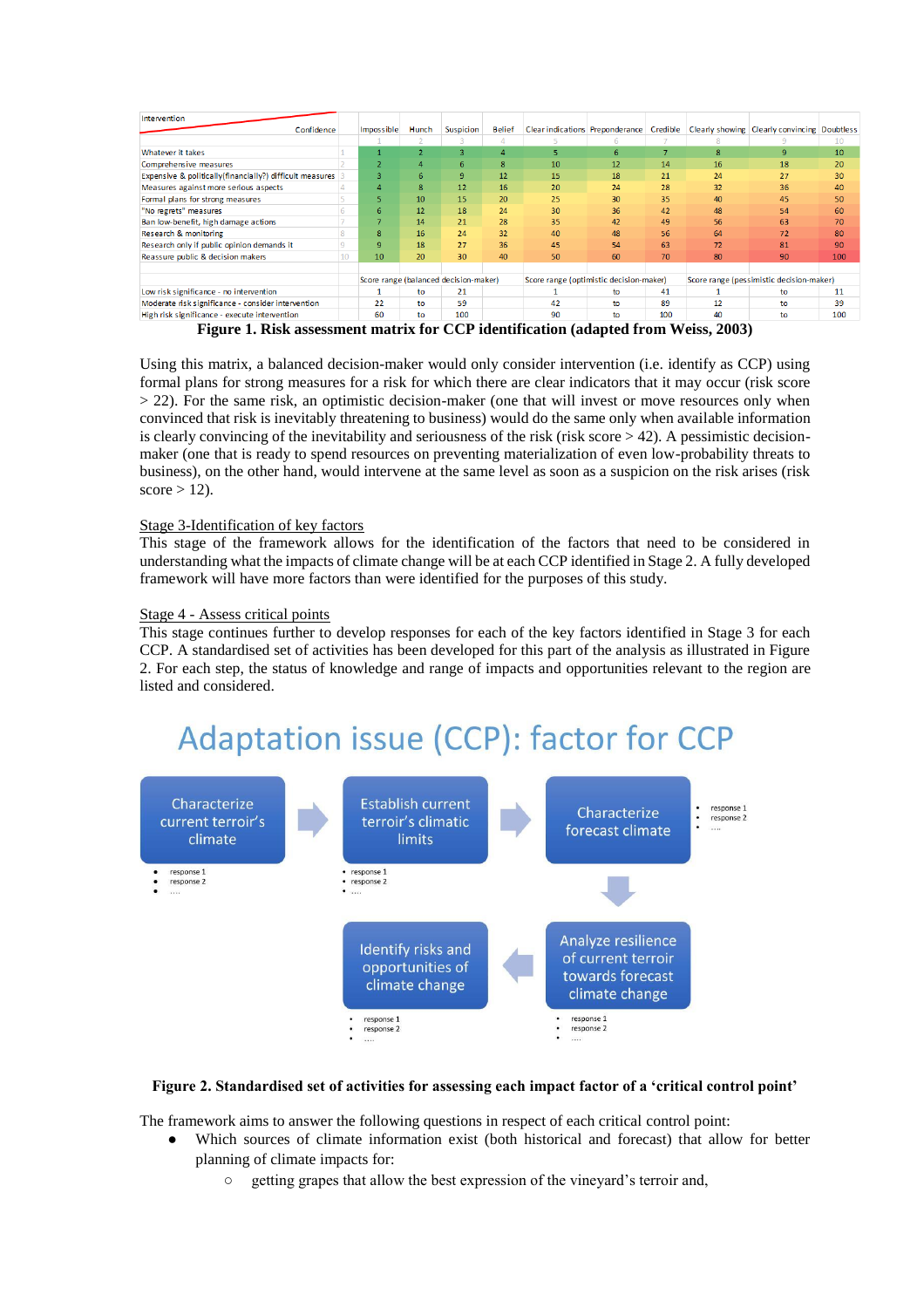- maximizing operational profitability
- How accessible and easily usable are those sources by the wine industry?
- Which geographical areas in those regions are already covered, which are currently being studied and which are not yet considered?

#### Stage 5 - Develop an action plan

Following completion of the first four stages, an action plan for adaptation can be developed, which will include consideration of the business case for change, as well as identify any missing knowledge and consequently R&D needs. Developing an action plan was outside the scope of this study, which was intended to demonstrate the feasibility of the framework approach. The fully developed framework could include a template action plan for users.

### **RESULTS AND DISCUSSION**

In undertaking the analysis it was necessary to limit the scope to a reasonable boundary. Therefore, the work described here was limited to two critical processes, directly influenced by climate, on two different timeframes; one long-term (i.e. creation of a new vineyard) and the other mid- to short-term (i.e. setting the harvest date), in three world wine-growing regions, being (a) Australia and New Zealand (AUS/NZ), (b) European Union (EU), and (c) North America (USA/CAN). These two "critical control points" were identified by applying the first two stages of the framework to a generalised process flow of wine production, and then using the risk matrix for each of the regions within the scope of the study and for an intermediate degree of belief in climate change.

An important underlying step was to identify the various sources of climate change prediction data and conduct a preliminary assessment for the three wine-growing regions covered within the scope of the work. This assessment appears as Appendix 1.

#### **Creation of new vineyard**

The results of the application of the first two stages of the framework leading to identification of this as a critical control point is given in Table 2.

| <b>PROCESS</b>               | Short-term            | Medium-term     | Long-term              |
|------------------------------|-----------------------|-----------------|------------------------|
| Impacts                      | $(1-30 \text{ days})$ | $(1-12$ months) | $(1-50 \text{ years})$ |
| PLANTING VINEYARD            |                       |                 |                        |
| Wines to be made             |                       |                 |                        |
| Siting & terrain preparation |                       |                 |                        |
| Choice of scion variety      |                       |                 |                        |
| Choice of rootstock          |                       |                 |                        |
| Assessment of water needs    |                       |                 |                        |
| Choice of trellis            |                       |                 |                        |
| Planting density             |                       |                 |                        |

#### **Table 2. Climate-driven CCPs in the process of creating a vineyard and their respective relevant lead-time assessment for successful adaptation**

The process of planting a vineyard is identified as a CCP. According to the level of significance a grower confers onto this process, the intervention should be reasoned according to the confidence of the perceived risk. For example, a balanced decision-maker could easily accept that the vineyard's success will be highly dependent on the choice of scion variety. In this case, if that choice is perceived as clearly showing risk towards return on the investment of planting the vineyard, the balanced decision-maker would be open to execute interventions such as research and monitoring but wary of moving into actual actions before the perception becomes clearly convincing. A pessimistic decision-maker, however, might go for formal planning for strong measures, while an optimistic one would only consider action but not execute any at this stage. The risk assessment matrix, thus provides an objective tool for decision as a function of perceived risk.

Assuming a balanced stance for decision-making, stages three and four of the framework were then applied giving rise to the complete information required (Table 3) for creation of an action plan.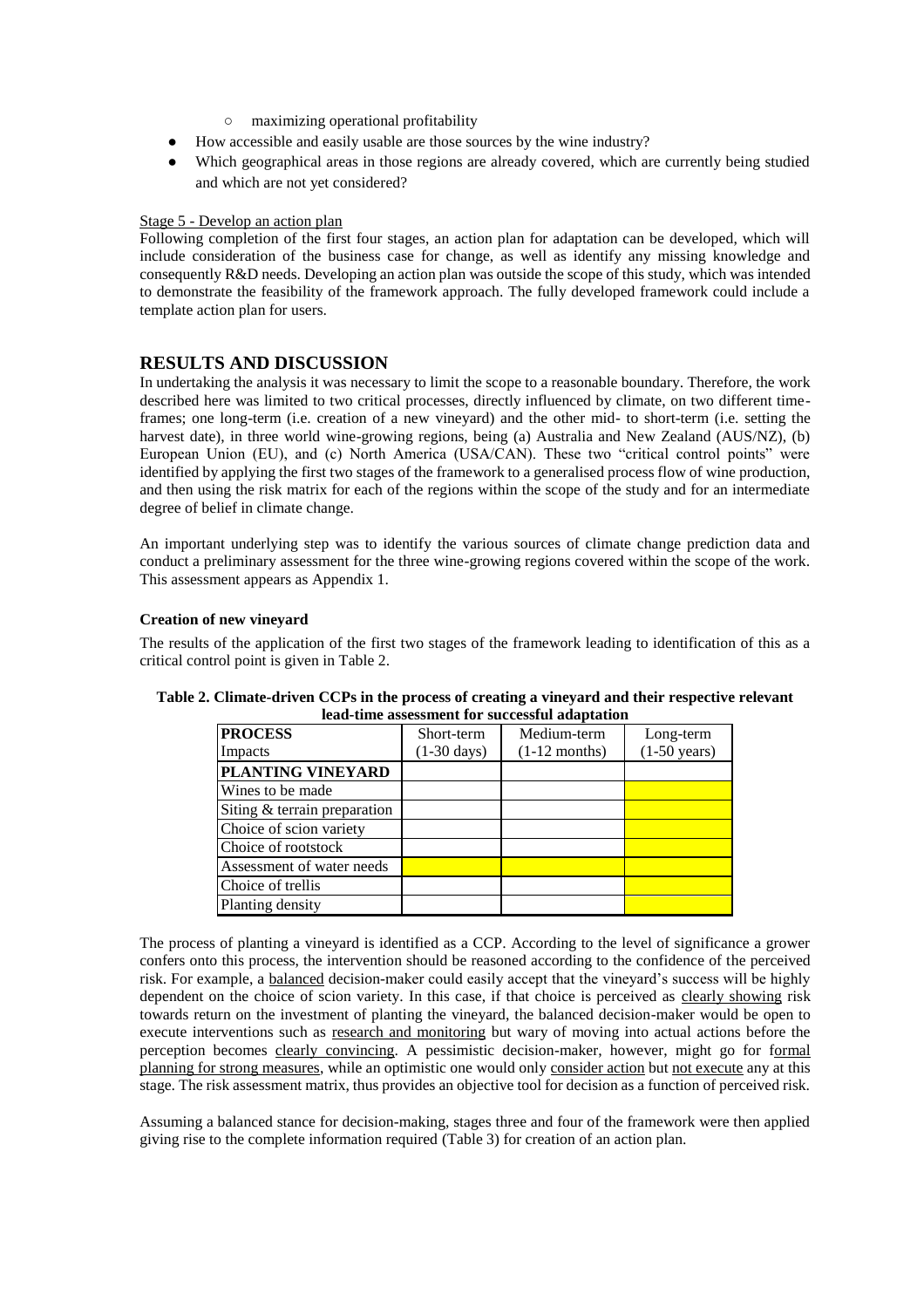#### **Setting the harvest date**

The results of the application of the first two stages of the framework leading to identification of this as a critical control point is given in Table 4.

#### **Table 4. Climate-driven CCPs in the process of making wine and their respective relevant lead-time assessment for successful adaptation**

| <b>PROCESS</b>          | Short-term            | Medium-term     | Long-term              |
|-------------------------|-----------------------|-----------------|------------------------|
| Impacts                 | $(1-30 \text{ days})$ | $(1-12$ months) | $(1-50 \text{ years})$ |
| <b>MAKING WINE</b>      |                       |                 |                        |
| Wine style              |                       |                 |                        |
| Harvest date            |                       |                 |                        |
| <b>Harvest duration</b> |                       |                 |                        |
| Building design         |                       |                 |                        |
| Energy consumption      |                       |                 |                        |
| Emissions               |                       |                 |                        |

Stages three and four of the framework were then applied giving rise to the complete information required (Table 5) for creation of an action plan.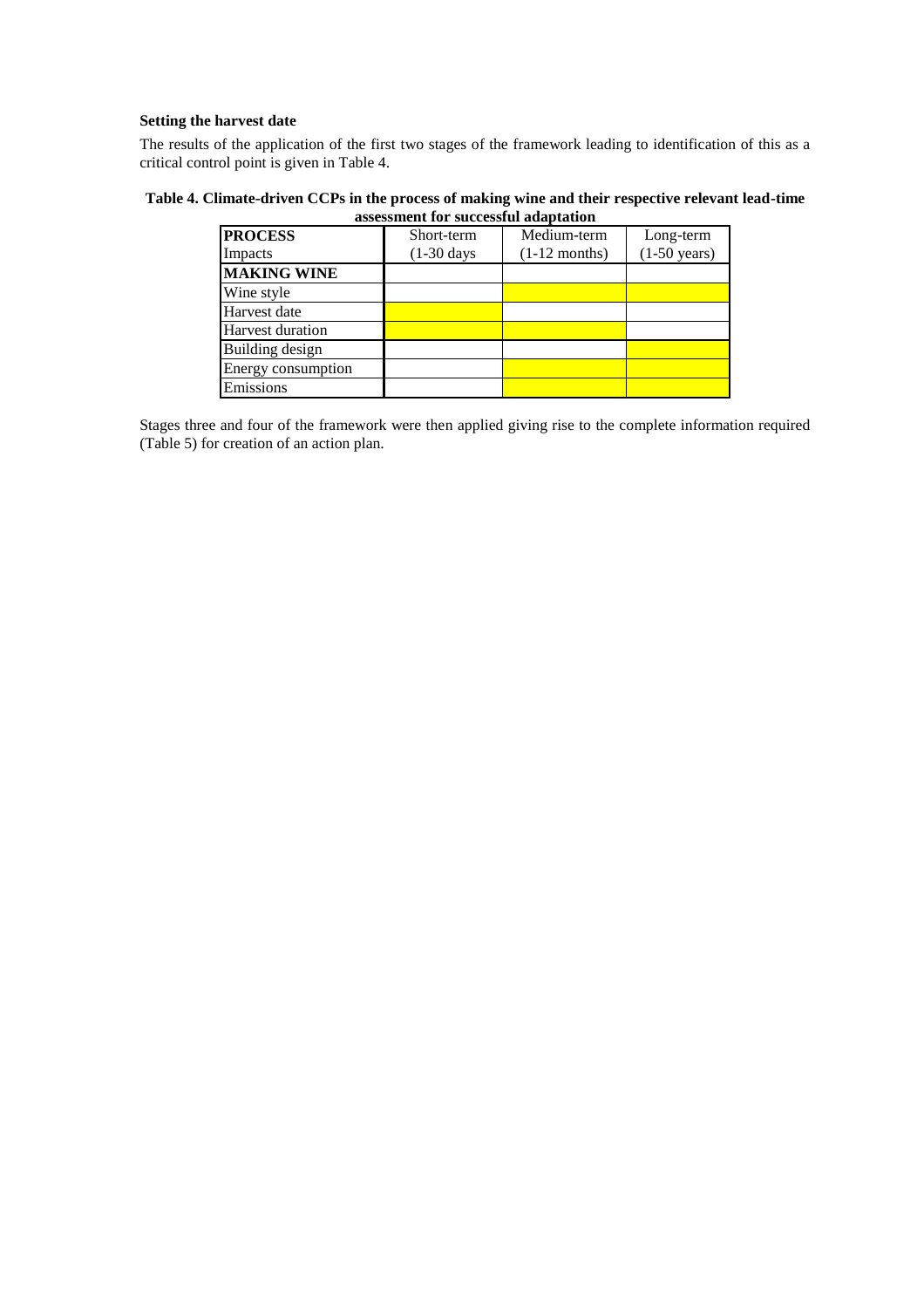| <b>Impact factor</b> | Characterize current terroir's<br>climate                                             | <b>Establish current terroir's</b><br>climatic limits                                                                                  | <b>Characterize forecast climate</b>                              | Analyze resilience of current<br>terroir towards forecast<br>climate change | <b>Identify risks and</b><br>opportunities of climate<br>change                                                                       |
|----------------------|---------------------------------------------------------------------------------------|----------------------------------------------------------------------------------------------------------------------------------------|-------------------------------------------------------------------|-----------------------------------------------------------------------------|---------------------------------------------------------------------------------------------------------------------------------------|
| Wines to be made     | Define relevant climatic indices                                                      | Establish historical range of<br>variation for climatic indices                                                                        | Calculate new climatic indices<br>from forecast climate variables | Compare new climatic indices<br>with historical ones                        | List probable impacts on<br>changes of wine style and<br>production indicators (yield,<br>date of harvest, etc.)                      |
|                      | Define wine style indicators                                                          | Propose acceptable range of<br>variation for wine style<br>conservation                                                                |                                                                   | Evaluate trend and magnitude of Propose new wine styles made<br>change      | possible and plan for production                                                                                                      |
|                      |                                                                                       |                                                                                                                                        |                                                                   | Evaluate probable effect on<br>variation of wine style<br>indicators        |                                                                                                                                       |
| Terrain preparation  | Define relevant climatic indices                                                      | Establish historical range of<br>variation for climatic indices                                                                        | Calculate new climatic indices<br>from forecast climate variables | Compare new climatic indices<br>with historical ones                        | List probable impacts on<br>changes of fertility, water<br>balance and erosion risk                                                   |
|                      | Establish fertility issues                                                            | Propose acceptable range of<br>variation for conservation of<br>current terroir terrain<br>characteristics                             |                                                                   | Evaluate trend and magnitude of<br>change                                   | Identify new needs for<br>irrigation, drainage, deep<br>fertilization and erosion control.                                            |
|                      | Establish current water balance                                                       |                                                                                                                                        |                                                                   | Evaluate probable effect on<br>terrain characteristics                      | Plan for adaptation.                                                                                                                  |
|                      | Establish current erosion risk                                                        |                                                                                                                                        |                                                                   |                                                                             |                                                                                                                                       |
|                      | Identify needs for irrigation,<br>drainage, deep fertilization and<br>erosion control |                                                                                                                                        |                                                                   |                                                                             |                                                                                                                                       |
| Variety + rootstock  | Define relevant climatic indices                                                      | Establish historical range of<br>variation for climatic indices                                                                        | Calculate new climatic indices<br>from forecast climate variables | Compare new climatic indices<br>with historical ones                        | List varieties and rootstocks that<br>will be out of their climatic<br>range                                                          |
|                      | List currently adapted varieties                                                      | Propose acceptable range of<br>variation for conservation of<br>current varieties and rootstocks,<br>considering their climatic ranges |                                                                   | Evaluate trend and magnitude of<br>change                                   | Identify new varieties and<br>rootstocks that fit the new<br>climatic situation                                                       |
|                      | List currently adapted<br>rootstocks                                                  |                                                                                                                                        |                                                                   | Evaluate suitability for current<br>varieties and rootstocks                |                                                                                                                                       |
| Water needs          | Define relevant climatic indices                                                      | Establish historical range of<br>variation for climatic indices                                                                        | Calculate new climatic indices<br>from forecast climate variables | Compare new climatic indices<br>with historical ones                        | Estimate level of risk for<br>keeping «business as usual»                                                                             |
|                      | Establish historical yield series                                                     | Propose acceptable range of<br>variation for water availability<br>to conserve wine style and<br>historical level of yield             |                                                                   | Evaluate trend and magnitude of<br>change for water availability            | Identify new production chains<br>more in line with forecast new<br>water availability situation and<br>how to adapt vineyard to them |
|                      | Evaluate historical water<br>requirements                                             |                                                                                                                                        |                                                                   | Assess terroir resilience under<br>new climate                              |                                                                                                                                       |

# **Table 3. Control point assessment for: Creation of new vineyard**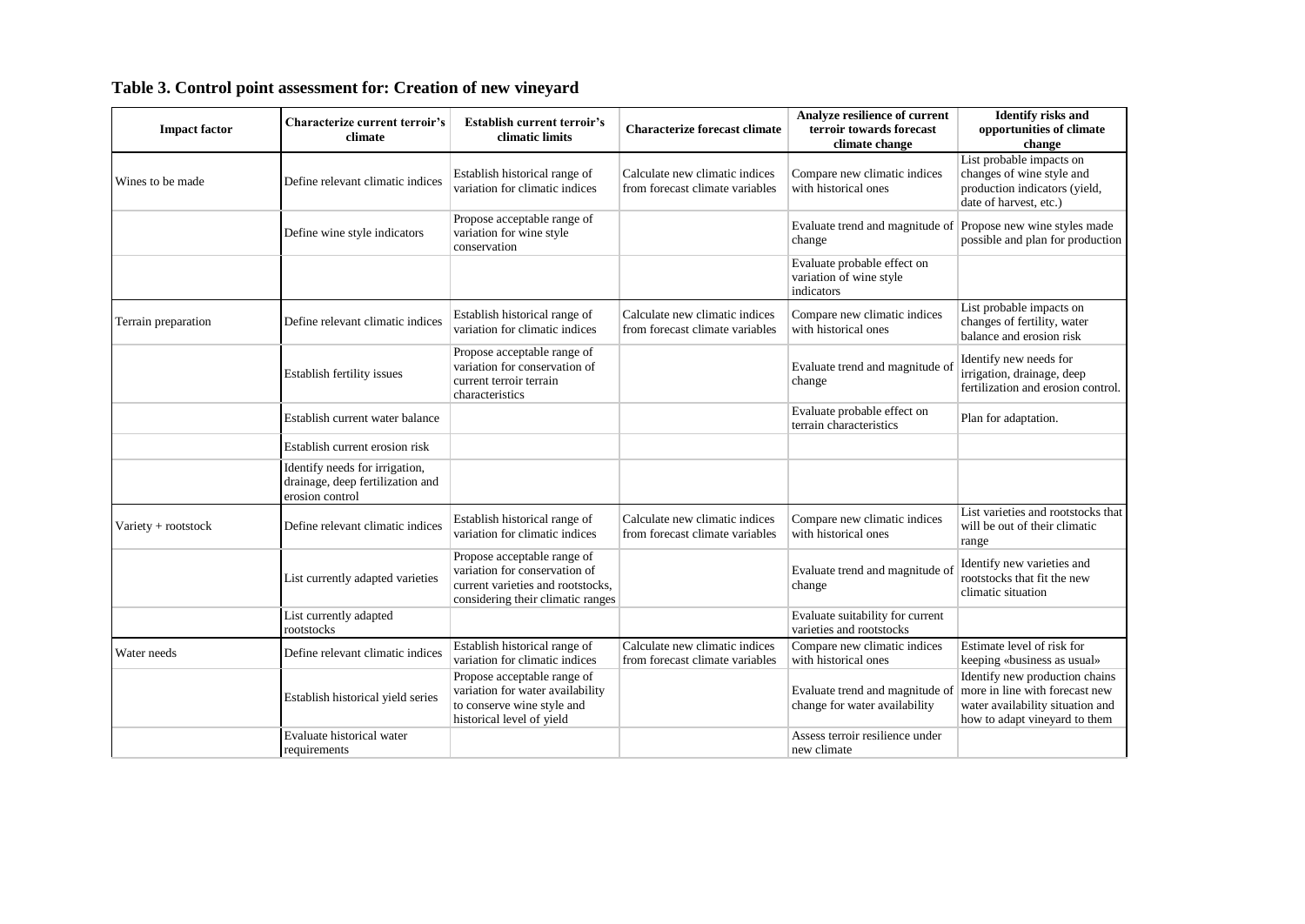| <b>Impact factor</b> | Characterize current terroir's<br>climate                                 | <b>Establish current terroir's</b><br>climatic limits                           | <b>Characterize forecast climate</b>                              | Analyze resilience of current<br>terroir towards forecast<br>climate change | <b>Identify risks and</b><br>opportunities of climate<br>change                                                                                         |
|----------------------|---------------------------------------------------------------------------|---------------------------------------------------------------------------------|-------------------------------------------------------------------|-----------------------------------------------------------------------------|---------------------------------------------------------------------------------------------------------------------------------------------------------|
|                      | Establish historical terroir's<br>water availability                      |                                                                                 |                                                                   |                                                                             |                                                                                                                                                         |
| Training system      | Define relevant climatic indices                                          | Establish historical range of<br>variation for climatic indices                 | Calculate new climatic indices<br>from forecast climate variables | Compare new climatic indices<br>with historical ones                        | Estimate level of risk for<br>keeping «business as usual»                                                                                               |
|                      | List training systems in use for<br>terroir and compare their<br>adequacy | Propose acceptable range of<br>variation for currently used<br>training systems |                                                                   | Evaluate trend and magnitude of<br>change                                   | Identify new training systems<br>more in line with forecast new<br>water availability situation and<br>possibilities to evolve from<br>current to those |
|                      |                                                                           |                                                                                 |                                                                   | Assess adequacy of current<br>training system under new<br>climate          |                                                                                                                                                         |
| Density of planting  | Define relevant climatic indices                                          | Establish historical range of<br>variation for climatic indices                 | Calculate new climatic indices<br>from forecast climate variables | Compare new climatic indices<br>with historical ones                        | Estimate level of risk for<br>keeping current density                                                                                                   |
|                      | Evaluate current density of<br>plantation                                 | Propose acceptable range of<br>variation for current density of<br>plantation   |                                                                   | Evaluate trend and magnitude of<br>change                                   | Identify new density more in<br>line with forecast new water<br>availability situation                                                                  |
|                      |                                                                           |                                                                                 |                                                                   | Assess adequacy of current<br>density under new climate                     | Plan for density change                                                                                                                                 |

# **Table 5. Control point assessment for: Setting of harvest date**

| <b>Impact factor</b> | Characterize current terroir's<br>climate                                                       | <b>Establish current terroir's</b><br>climatic limits                                                       | Characterize forecast climate                                   | Analyze resilience of current<br>terroir towards forecast climate<br>change | <b>Identify risks and opportunities</b><br>of climate change                                                        |
|----------------------|-------------------------------------------------------------------------------------------------|-------------------------------------------------------------------------------------------------------------|-----------------------------------------------------------------|-----------------------------------------------------------------------------|---------------------------------------------------------------------------------------------------------------------|
| Wines to be made     | Define relevant climatic indices                                                                | Establish historical range of<br>variation for ripening rates                                               | Calculate new ripening rates from<br>forecast climate variables | Compare new ripening rates with<br>historical ones                          | List probable impacts on changes<br>of wine style and production<br>indicators (yield, date of harvest,<br>$etc.$ ) |
|                      | Define wine style indicators                                                                    | Propose acceptable range of<br>variation for wine style<br>conservation or innovation                       |                                                                 | Evaluate trend and magnitude of<br>change                                   | List possible actions to conserve<br>wine style                                                                     |
|                      |                                                                                                 |                                                                                                             |                                                                 | Evaluate probable effect on<br>variation of wine style indicators           | Propose new wine styles made<br>possible and plan for production                                                    |
| Ripening control     | Define relevant climate indicators<br>that are drivers of ripening rates<br>and characteristics | Establish historical range of<br>variation for ripening rates and<br>characteristics                        | Calculate new ripening rates from<br>forecast climate variables | Compare new ripening rates with<br>historical ones                          | List probable impacts on ripening<br>characteristics                                                                |
|                      | Define indicators of ripening<br>characteristics for current terroir                            | Propose acceptable range of<br>variation for conservation of<br>current terroir ripening<br>characteristics |                                                                 | Evaluate trend and magnitude of<br>change for significance                  | Identify response options for<br>control of ripening to achieve<br>preserved wine style.                            |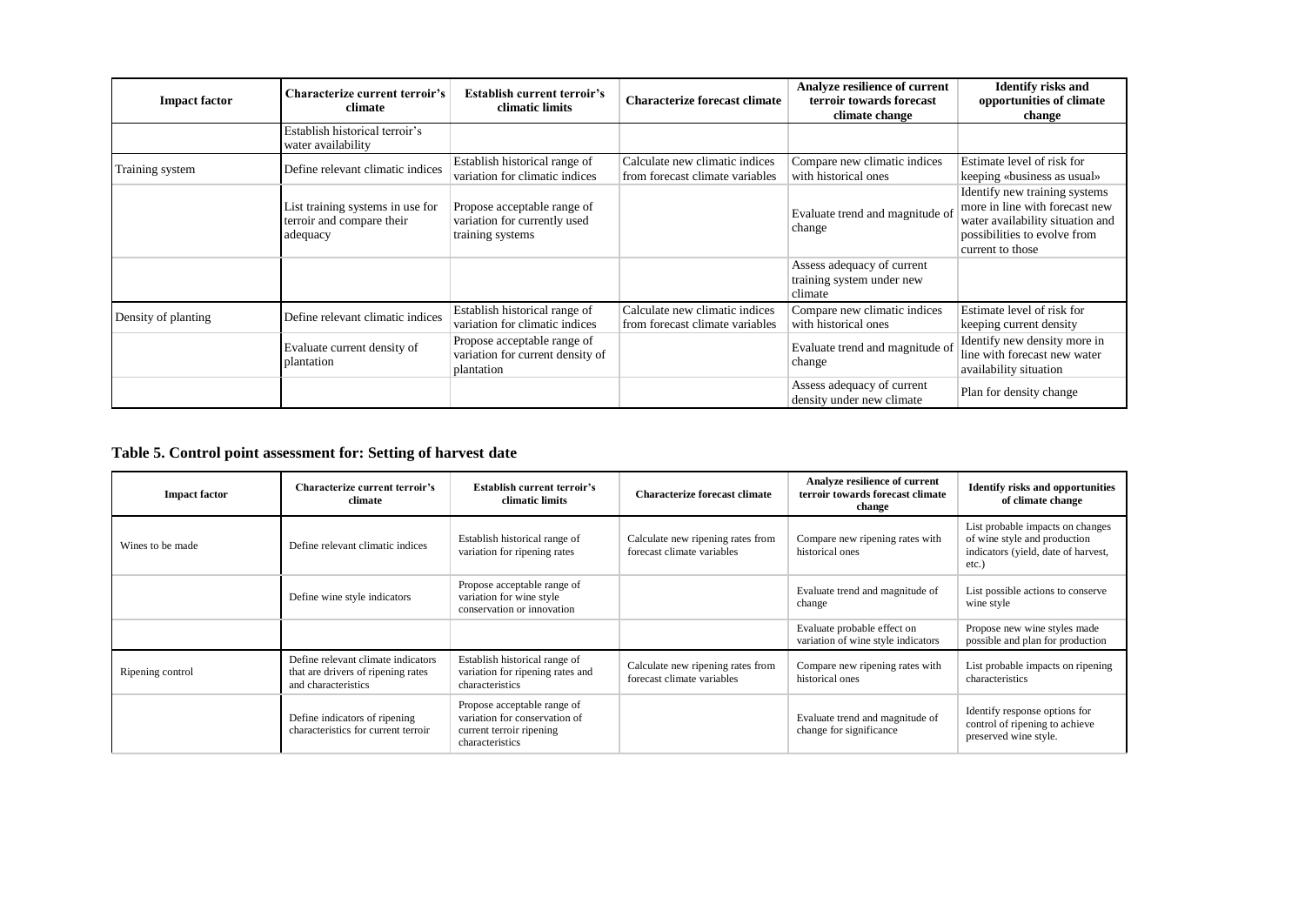| <b>Impact factor</b> | Characterize current terroir's<br>climate                                                                                                                    | <b>Establish current terroir's</b><br>climatic limits                                                                     | <b>Characterize forecast climate</b>                              | Analyze resilience of current<br>terroir towards forecast climate<br>change              | <b>Identify risks and opportunities</b><br>of climate change                                                                           |
|----------------------|--------------------------------------------------------------------------------------------------------------------------------------------------------------|---------------------------------------------------------------------------------------------------------------------------|-------------------------------------------------------------------|------------------------------------------------------------------------------------------|----------------------------------------------------------------------------------------------------------------------------------------|
|                      | Establish acceptable models for<br>ripening rate prediction                                                                                                  |                                                                                                                           |                                                                   | Evaluate probable effect on<br>ripening characteristics                                  | Plan for implementation of<br>preferred adaptation options                                                                             |
|                      | Establish compositional indicators<br>relevant to and influenced by<br>ripening                                                                              |                                                                                                                           |                                                                   |                                                                                          |                                                                                                                                        |
| Logistics            | Define relevant climatic indices<br>and logistics indicators (KPIs)                                                                                          | Establish historical range of<br>variation for climatic indices and<br>logistics KPIs                                     | Calculate new climatic indices<br>from forecast climate variables | Compare new climatic indices<br>with historical ones                                     | List risks in logistics chain<br>equipment and planning methods                                                                        |
|                      | List current logistics needs (e.g.<br>harvester, transport fleet, labour,<br>winery load charts, etc.)                                                       | Propose acceptable range of<br>variation for conservation of<br>current logistics (i.e. variance of<br>planned vs actual) |                                                                   | Evaluate trend and magnitude of<br>change for significance of impact<br>on logistic KPIs | List response options for logistics<br>and winery (e.g. extend/shorten<br>hang time, fleet expansion, sub-<br>contract infrastructure) |
|                      | List current planning principles<br>(e.g. method of scheduling intake)<br>at winery, method for<br>contingencies and changes, reuse<br>number per vat, etc.) |                                                                                                                           |                                                                   | Evaluate suitability of current<br>styles with changed logistics                         |                                                                                                                                        |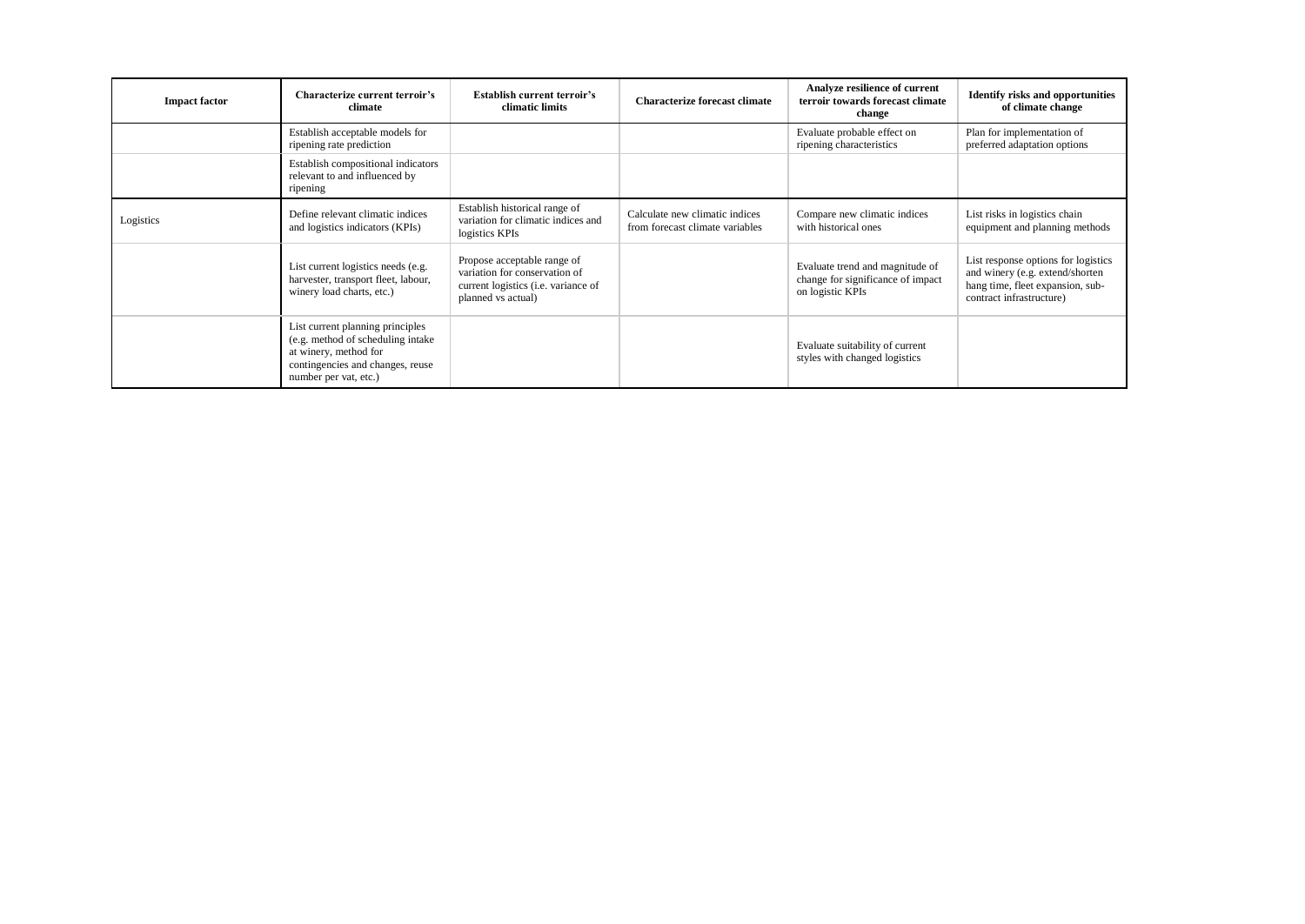#### **A proposal for full development of the framework**

The framework used in this study shows promise as a globally-applicable tool, but it would require further development and refinement to validate the approach beyond the limitations of the scope of this preliminary study. A large proportion of the background work has been undertaken in this study, and complete expansion of the framework would be achievable in a relatively short period of time. Such development would need to involve expert practitioners from the global wine sector in order to ensure complete relevance. There will also be a need for collation of a large amount of information about climate change data and forecasts from around the world, and it will be important that collaborators are in a position to ensure that knowledge and information gaps identified will be addressed in a timely fashion.

Given the need for international collaboration, there will be a requirement for some overall management of the project at the global industry level, for example the OIV. The authors consider that if sufficient interest exists from the wine sector to further develop this framework, that they would be prepared to lead a collaborative proposal to suitable funding and coordinating wine industry organisations. Expressions of interest and support of industry are sought by the authors.

#### **CONCLUSION**

A paradox exists today in the wine industry: being dubbed the «canary in the coal mine» of climate change for several years (Goode, 2012). There is a large corpus of research that has been growing exponentially to address expected outcomes of climate change, the impacts at different scales and points of the value chain and mitigation and adaptation strategies together with an increasingly comprehensive set of base data from remote or more recent times (Ashenfelter & Storchmann, 2016) that focus specifically the grape and wine industry. Yet, very little is still understood by the wine industry in terms of what climate change is, how it can be forecast, what uncertainties exist, if and how currently existing forecasts can be used for assessing risks and to support decision-making. This apparent paradox has been highlighted in a recent paper (Sacchelli et al., 2016) and seems to stem from inefficient uptake of scientific findings by the socio-economic community.

At the same time, the climatology science community is busy developing ways of communicating climate change to farmers and the creation of successful climate services tailor-made for end-users and developed with them is a major aspect of current ongoing research projects (Brasseur & Gallardo, 2016).

In this work, a preliminary proposed 5-stage framework for developing climate change adaptation plans has been developed and tested.

The framework uses an HACCP-based approach utilising a novel risk assessment matrix to identify key control points in wine production process chain which can then be evaluated and addressed for adaptation.

The framework was shown to have promise as a globally-relevant method for developing practical climate change adaptation plans in the context of conserving terroir or developing new paradigms for the consumer market. Its global applicability allows for researchers and practitioners to collaborate to locally assess their own adaptation challenges and opportunities. At a later stage, because of the common framework, local assessments may be combined in a joint global assessment for the benefit of the wine industry. This global assessment will be useful to create specific policies upholding wine industry sustainability and to objectively evaluate the effects of other policies that bear impact on it (water, emissions, biodiversity, trade, etc.).

If sufficient interest from industry exists, then the authors propose a full development of the framework to be conducted under the auspices of a global wine industry organisation or a consortium of similar peak bodies in wine producing countries.

# **LITERATURE CITED**

- Ashenfelter, O., & Storchmann, K. (2016)[. The Economics of Wine, Weather, and Climate Change.](http://reep.oxfordjournals.org/content/early/2016/01/07/reep.rev018.abstract) Review of Environmental Economics and Policy, rev018.
- Barbaresi, A., Dallacasa, F., Torreggiani, D., & Tassinari, P. (2016). [Retrofit interventions in non](http://www.tandfonline.com/doi/abs/10.1080/19401493.2016.1141994)[conditioned rooms: calibration of an assessment method on a farm winery.](http://www.tandfonline.com/doi/abs/10.1080/19401493.2016.1141994) Journal of Building Performance Simulation, 1-14.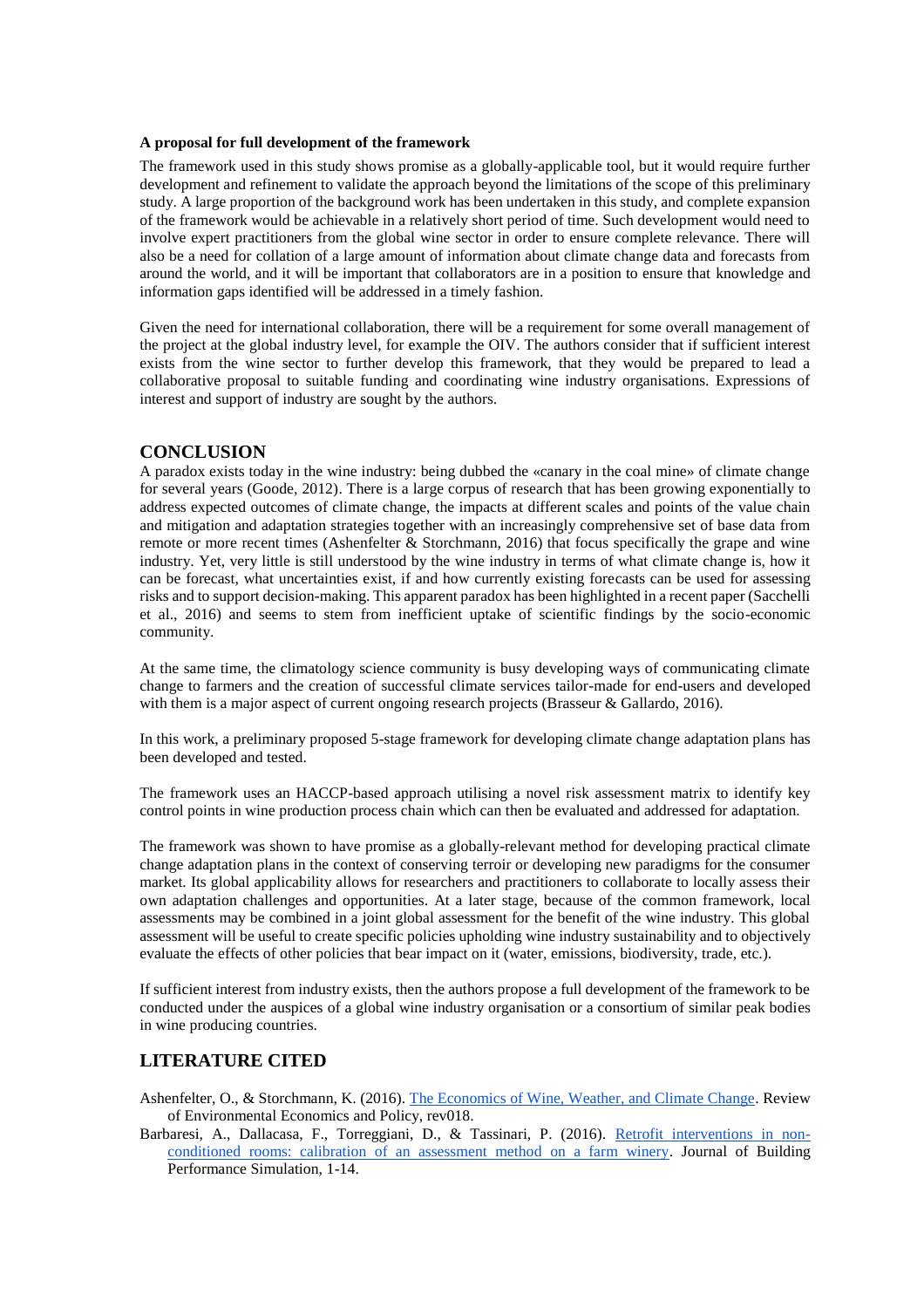- Bonada, M., Jeffery, D.W., Petrie, P.R., Moran, M.A. & Sadras, V.O. (2015), Impact of elevated temperature and water deficit on the chemical and sensory profiles of Barossa Shiraz grapes and wines. Australian Journal of Grape and Wine Research, 21: 240–253.
- Brasseur, G. P., & Gallardo, L. (2016)[. Climate services: Lessons learned and future prospects.](http://onlinelibrary.wiley.com/doi/10.1002/2015EF000338/pdf) Earth's Future, 4(3), 79-89.
- Christidis, N., Jones, G. S., & Stott, P. A. (2015). [Dramatically increasing chance of extremely hot summers](http://www.nature.com/nclimate/journal/v5/n1/full/nclimate2468.html)  [since the 2003 European heatwave.](http://www.nature.com/nclimate/journal/v5/n1/full/nclimate2468.html) Nature Climate Change, 5(1), 46-50.
- Daux, V., de Cortazar-Atauri, I. G., Yiou, P., Chuine, I., Garnier, E., Le Roy Ladurie, E., ... & Tardaguila, J. (2011). [An open-database of Grape Harvest dates for climate research: data description and quality](http://www.clim-past.net/8/1403/2012/cp-8-1403-2012.pdf)  [assessment.](http://www.clim-past.net/8/1403/2012/cp-8-1403-2012.pdf) Climate of the Past Discussions, 7(6).
- Dunn, M.R., Lindesay, J.A. & Howden, M. (2015), Spatial and temporal scales of future climate information for climate change adaptation in viticulture: a case study of User needs in the Australian winegrape sector. Australian Journal of Grape and Wine Research, 21: 226–239.
- Estrada-Flores, S; & Platt, G (2007). Electricity usage in the Australian cold chain, Food Australia, 59: 8; 382-390.
- Fraga, H., Malheiro, A. C., Moutinho-Pereira, J., & Santos, J. A. (2012). An overview of climate change [impacts on European viticulture.](http://www.advid.pt/gestao2/An_overview%20_of_climate_change.pdf) Food and Energy Security, 1(2), 94-110.
- Fraga, H., Santos, J. A., Malheiro, A. C., Oliveira, A. A., Moutinho‐Pereira, J., & Jones, G. V. (2016). [Climatic suitability of Portuguese grapevine varieties and climate change adaptation.](https://www.researchgate.net/profile/Helder_Fraga/publication/274407594_Climatic_suitability_of_Portuguese_grapevine_varieties_and_climate_change_adaptation/links/55224d9f0cf2f9c13052a4d2.pdf) International Journal of Climatology, 36(1), 1-12.
- Goode, J. (2012). [Viticulture: Fruity with a hint of drought.](http://www.nature.com/nature/journal/v492/n7429/full/492351a.html) Nature, 492(7429), 351-353.
- Head, L., Adams, M., McGregor, H. V. & Toole, S. (2014), Climate change and Australia. WIREs Clim Change, 5: 175–197. doi: 10.1002/wcc.255
- Marangon, M., Nesbitt, A., & Milanowski, T. (2016). [Global Climate Change and Wine Safety.](http://link.springer.com/chapter/10.1007/978-3-319-24514-0_5) In Wine Safety, Consumer Preference, and Human Health (pp. 97-116). Springer International Publishing.
- Sacchelli, S., Fabbrizzi, S., & Menghini, S. (2016). [Climate change, wine and sustainability: a quantitative](http://ac.els-cdn.com/S2210784316300900/1-s2.0-S2210784316300900-main.pdf?_tid=f91e5922-1a06-11e6-96a1-00000aacb362&acdnat=1463252973_edda5161e50338eabf7b7a7b6380fb94)  [discourse analysis of the international scientific literature.](http://ac.els-cdn.com/S2210784316300900/1-s2.0-S2210784316300900-main.pdf?_tid=f91e5922-1a06-11e6-96a1-00000aacb362&acdnat=1463252973_edda5161e50338eabf7b7a7b6380fb94) Agriculture and Agricultural Science Procedia, 8, 167-175.
- Sadras, V. O., & Moran, M. A. (2012). [Elevated temperature decouples anthocyanins and sugars in berries](https://www.researchgate.net/profile/Victor_Sadras/publication/230626085_Elevated_temperature_decouples_anthocyanins_and_sugars_in_berries_of_Shiraz_and_Cabernet_Franc/links/00b49525f42ea6f832000000.pdf)  [of Shiraz and Cabernet Franc.](https://www.researchgate.net/profile/Victor_Sadras/publication/230626085_Elevated_temperature_decouples_anthocyanins_and_sugars_in_berries_of_Shiraz_and_Cabernet_Franc/links/00b49525f42ea6f832000000.pdf) Australian Journal of Grape and Wine Research, 18(2), 115-122.
- Salomé, C., Coll, P., Lardo, E., Metay, A., Villenave, C., Marsden, C., & Le Cadre, E. (2016)[. The soil quality](http://www.sciencedirect.com/science/article/pii/S1470160X15005336)  [concept as a framework to assess management practices in vulnerable agroecosystems: A case study in](http://www.sciencedirect.com/science/article/pii/S1470160X15005336)  [Mediterranean vineyards. E](http://www.sciencedirect.com/science/article/pii/S1470160X15005336)cological Indicators, 61, 456-465.
- Webb, L. B., Whetton, P. H. & Barlow E. W. R. (2007), Modelled impact of future climate change on the phenology of winegrapes in Australia. Australian Journal of Grape and Wine Research, 13: 165–175.
- Webb , L., Whiting, J., Watt, A., Hill, T., Wigg, F., Dunn, G., Needs, S., & Barlow, E.W.R. (2010)[. Managing](http://www.tandfonline.com/doi/abs/10.1080/09571264.2010.530106)  [Grapevines through Severe Heat: A Survey of Growers after the 2009 Summer Heatwave in South](http://www.tandfonline.com/doi/abs/10.1080/09571264.2010.530106)[eastern Australia,](http://www.tandfonline.com/doi/abs/10.1080/09571264.2010.530106) [Journal of Wine Research, 2](http://www.tandfonline.com/toc/cjwr20/21/2-3)1 (2-3), 147-165.
- Webb, L. B., Whetton, P. H. & Barlow E. W. R. (2011), Observed trends in winegrape maturity in Australia. Global Change Biology, 17: 2707–2719
- Weiss, C. 2003. [Scientific Uncertainty and Science-Based Precaution.](http://link.springer.com/article/10.1023/A:1024847807590#/page-1) International Environmental Agreements: Politics, Law and Economics 3:137-166.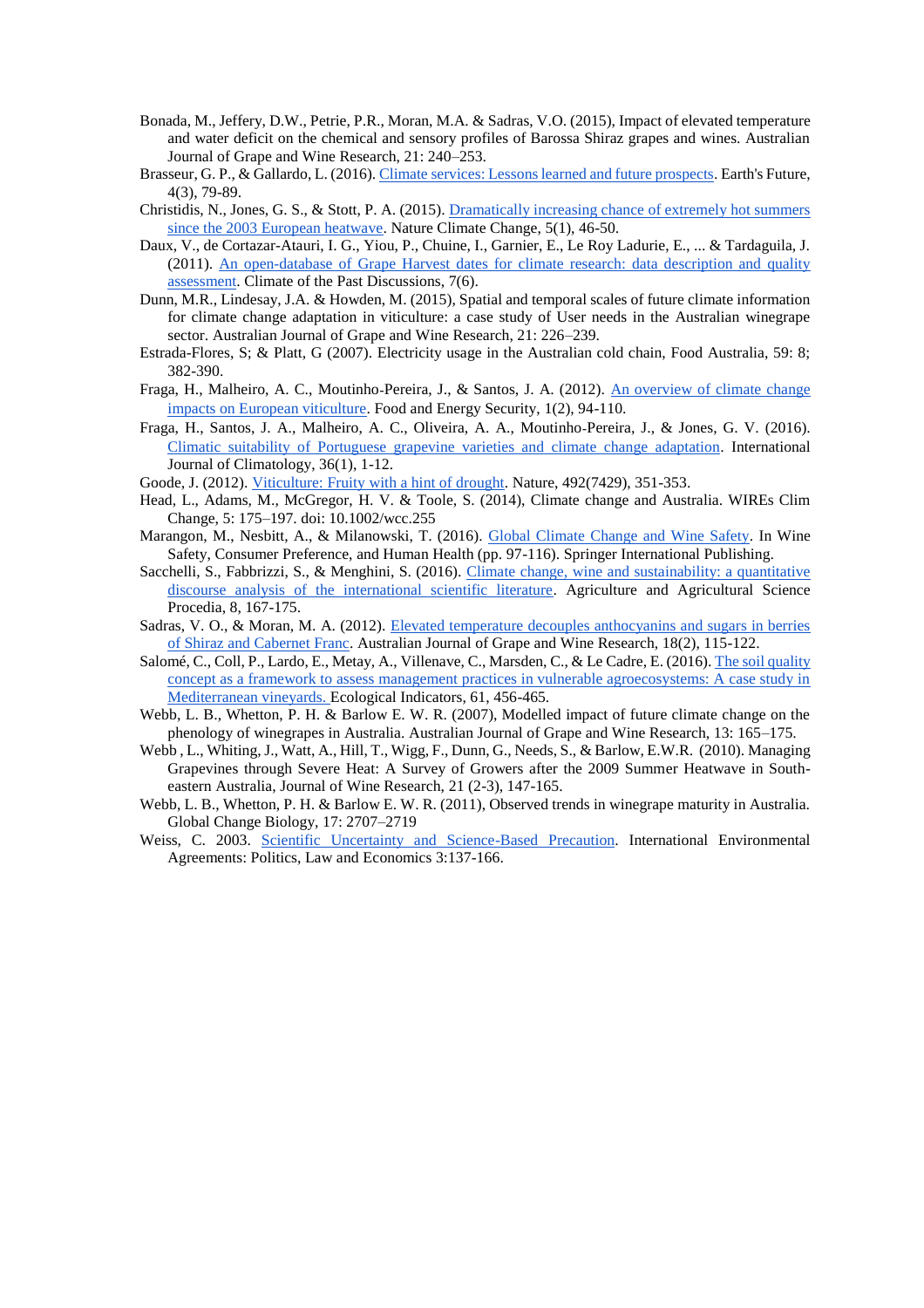| <b>Name</b>                               | <b>Institution</b>     | Country   | World region | <b>Spatial coverage</b> | <b>Historical data</b> | <b>Forecasts</b>  | <b>Summary</b>                                                                                                                                                                                                                                                                                                                                                                                                                                                                                                                                                                                                                                                            |
|-------------------------------------------|------------------------|-----------|--------------|-------------------------|------------------------|-------------------|---------------------------------------------------------------------------------------------------------------------------------------------------------------------------------------------------------------------------------------------------------------------------------------------------------------------------------------------------------------------------------------------------------------------------------------------------------------------------------------------------------------------------------------------------------------------------------------------------------------------------------------------------------------------------|
| <b>CLIMATE-ADAPT</b>                      | European<br>Commission | Belgium   | EU           | Europe                  | No                     | Impacts           | The Climate-ADAPT Map Viewer provides observations and<br>projections of climate change impacts, vulnerability and risks<br>from the following projects and organisations: ClimWatAdapt,<br>ESPON Climate, JRC-IES and ENSEMBLES.                                                                                                                                                                                                                                                                                                                                                                                                                                         |
| <b>Climate Change</b><br><b>Scenarios</b> | MeteoSwiss             | <b>CH</b> | EU           | Switzerland             | Since 1864             | <b>Until 2101</b> | The climate change scenarios have been developed by Swiss<br>researchers for the "Swiss Climate Change Scenarios CH2011"<br>initiative, led by the ETH Zurich and MeteoSwiss. The results,<br>published in 2011, pull together the latest knowledge on<br>climate change in Switzerland, as all relevant studies that were<br>available at the time were fed into the model simulations. The<br>changes that can be expected to occur in temperatures and<br>precipitation were given for three Swiss regions: north eastern,<br>western and southern Switzerland.                                                                                                        |
| <b>IMPACT2C</b><br><b>WebAtlas</b>        | EC                     | EU        | EU           | EU                      | NA                     | $+2$ °C, $+3$ °C  | The IMPACT2C web-atlas depicts the climate change impacts<br>of a +2 $^{\circ}$ C global warming for the key sectors – energy, water,<br>tourism, health, agriculture, ecosystems and forestry, as well<br>as coastal and low-lying areas, – at both the pan-European<br>level, and for some of the most vulnerable regions of the<br>world. By using a multi-model ensemble of both climate and<br>impact projections it is possible to define ranges of impacts<br>and therefore quantify some of the uncertainty around future<br>climate and climate impact projections.                                                                                              |
| <b>Climate change</b><br>initiative       | <b>ESA</b>             | France    | EU           | Global                  | Since early 1990s      | N <sub>o</sub>    | The objective of the Climate Change Initiative is to realize the<br>full potential of the long-term global Earth Observation<br>archives that ESA together with its Member states have<br>established over the last thirty years, as a significant and<br>timely contribution to the ECV databases required by<br>UNFCCC. It ensures that full capital is derived from ongoing<br>and planned ESA missions, including ERS, Envisat, the Earth<br>Explorer missions, relevant ESA-managed archives of Third-<br>Party Mission data and the Sentinel constellation.                                                                                                         |
| <b>ClimatHD</b>                           | Meteo France           | France    | EU           | France                  | Since 1900             | <b>Until 2100</b> | ClimatHD propose une visualisation simple, accessible à tous,<br>de l'état des connaissances sur le changement climatique en<br>France, aux échelles nationale et régionale, basée sur les<br>derniers travaux des climatologues.<br>L'application offre une vision intégrée de l'évolution passée du<br>climat et des projections simulées pour le futur. Elle permet de<br>visualiser, à l'échelle nationale et pour chaque région de<br>France métropolitaine, l'évolution depuis 1900 et à l'horizon<br>2100 de différents paramètres et phénomènes : températures,<br>précipitations, jours de gel, vagues de chaleur, vagues de froid,<br>pluies intenses, tempêtes |
| <b>Futures of Climate</b>                 | <b>DRIAS</b>           | France    | EU           | France                  | Since 1976             | <b>Until 2100</b> | In this space you may interactively explore the information<br>made available in DRIAS Futures of climate, visualization,<br>using maps, various simulated climate change scenarios for the<br>next century over France. Two levels of exploration are<br>proposed: a «beginner course» quick and easy and an « expert<br>course » more complete.                                                                                                                                                                                                                                                                                                                         |

# **Appendix 1 – Inventory and assessment of currently available open-source climate change data sources for the regions studied.**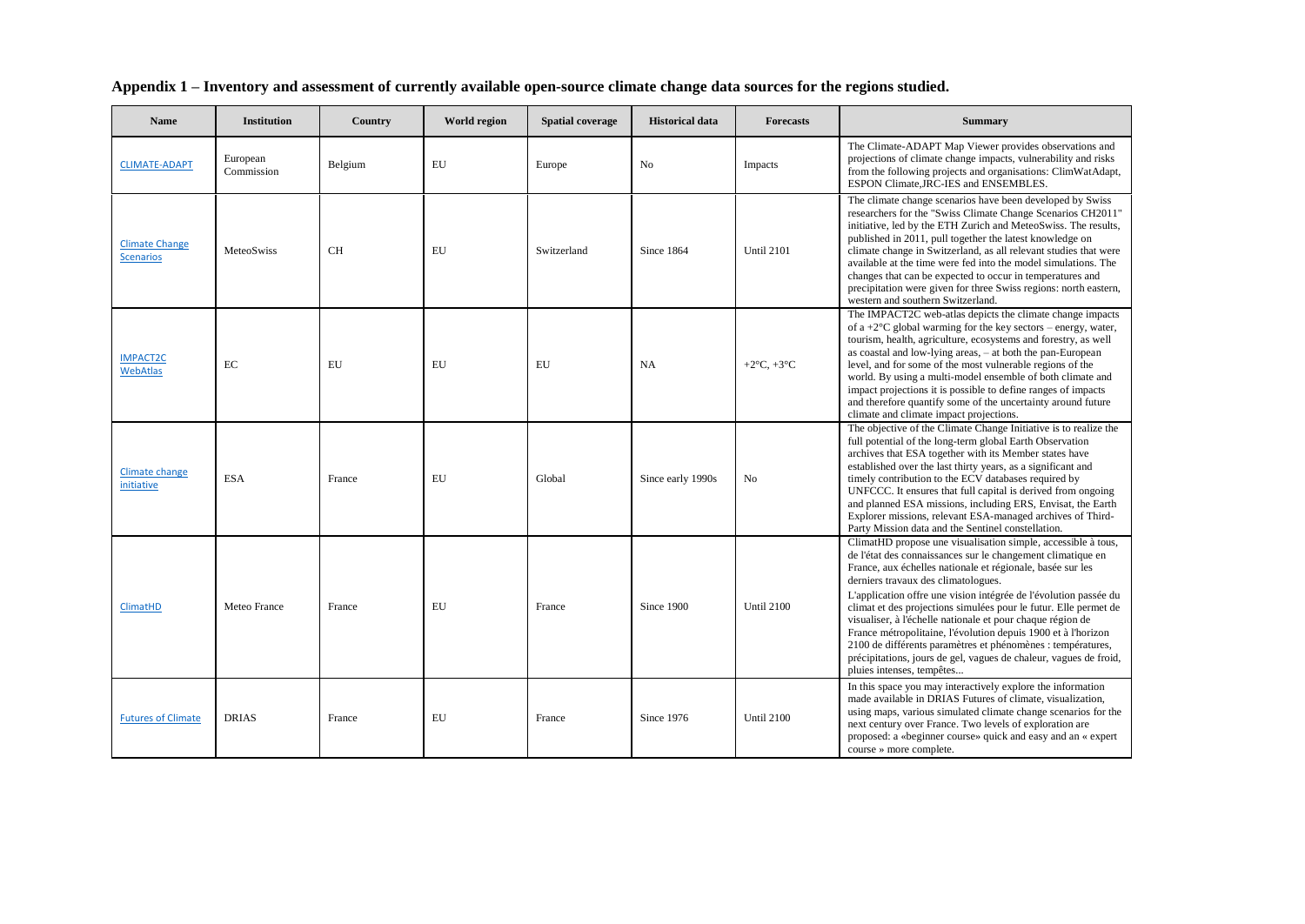| <b>Name</b>                                   | <b>Institution</b>                           | Country            | <b>World region</b> | <b>Spatial coverage</b> | <b>Historical data</b>                              | <b>Forecasts</b>   | <b>Summary</b>                                                                                                                                                                                                                                                                                                                                                                                                                                                                                                                                                                                                                                                                                                                                                                                                                                                                               |
|-----------------------------------------------|----------------------------------------------|--------------------|---------------------|-------------------------|-----------------------------------------------------|--------------------|----------------------------------------------------------------------------------------------------------------------------------------------------------------------------------------------------------------------------------------------------------------------------------------------------------------------------------------------------------------------------------------------------------------------------------------------------------------------------------------------------------------------------------------------------------------------------------------------------------------------------------------------------------------------------------------------------------------------------------------------------------------------------------------------------------------------------------------------------------------------------------------------|
| <b>German Climate</b><br><b>Atlas</b>         | Deutscher<br>Wetterdienst                    | Germany            | EU                  | Germany                 | Since 1881                                          | <b>Until 2100</b>  | The General section of the German Climate Atlas provides<br>selected weather elements (air temperature, precipitation, etc.)<br>as well as other parameters which suggest some of the possible<br>anticipated effects of climate change.                                                                                                                                                                                                                                                                                                                                                                                                                                                                                                                                                                                                                                                     |
| Klimaateffectatlas<br>Nederland               | <b>Climate Adaptation</b><br><b>Services</b> | <b>Netherlands</b> | EU                  | Netherlands             | No                                                  | 2050               | This interactive tool sets (future) threats of flooding, flooding,<br>drought and heat stress on the map. You can fill your parish<br>name and see what is happening in your area. Using the search<br>option makes it possible to zoom directly to a municipality or<br>waterway.                                                                                                                                                                                                                                                                                                                                                                                                                                                                                                                                                                                                           |
| Climate explorer                              | <b>KNMI</b>                                  | Netherlands        | EU                  | Global                  | Some series go as<br>far back as the year<br>500 AD | N <sub>o</sub>     | The KNMI Climate Explorer is a web application to analysis<br>climate data statistically. It started in late 1999 as a simple web<br>page to analyse ENSO teleconnections and has grown over the<br>years to more than 1TB of climate data and dozens of analysis<br>tools. The KNMI Climate Explorer is not operational: if it<br>breaks down it will be fixed during Dutch office hours. Over<br>the last few years the availability has been pretty good,<br>although sometimes a few users slow down the system by<br>doing large computations simultaneously.<br>The seasonal forecast verification page was supported by the<br>EU project ENSEMBLES, the rest is an informal KNMI<br>project.<br>Much of the observational data is updated monthly. Other data<br>is updated when needed. More and more data is pulled from<br>external sites on request, see the link external data. |
| <b>E-OBS Climate</b><br><b>Indices</b>        | ECA&D - KNMI                                 | <b>Netherlands</b> | EU                  | Europe                  | Since 1950                                          | No                 | For every ECA&D station, a total of 75 indices have been<br>calculated. Indices data are freely available for non-<br>commercial research and education: see our data policy for<br>more details. Each index describes a particular characteristic of<br>climate change (both changes in the mean and the extremes).<br>A core set of 26 indices follows the definitions recommended<br>by the CCl/CLIVAR/JCOMM Expert Team on Climate<br>Change Detection and Indices (ETCCDI). These indices are<br>calculated in a similar way for other regions of the world. An<br>additional set of 49 indices highlights particular characteristics<br>of climate change in Europe (including snow depth, sunshine<br>duration, etc.).                                                                                                                                                                |
| Servicos de clima                             | IPMA                                         | Portugal           | EU                  | Portugal                | Since 1865                                          | <b>Until 2100</b>  | Apresentam-se agora os primeiros resultados gráficos deste<br>projeto para a temperatura e precipitação, correspondentes ao<br>clima dos últimos 150 anos e ao clima previsto até ao final do<br>século, identificando as anomalias em relação à normal de<br>referência 1961-90 e utilizando dois cenários socioeconómicos<br>contrastantes.                                                                                                                                                                                                                                                                                                                                                                                                                                                                                                                                                |
| <b>ENSEMBLES</b><br><b>Downscaling Portal</b> | Universidad de<br>Cantabria                  | Spain              | EU                  | Global                  | Several decades                                     | Regional and local | The downscaling portal allows end-users to<br>calibrate/downscale the coarse model outputs in the region of<br>interest using historical observed records. The portal includes<br>public observation datasets (e.g. GSOD) and allows uploading<br>new historical data (including private datasets, not available<br>for other users).                                                                                                                                                                                                                                                                                                                                                                                                                                                                                                                                                        |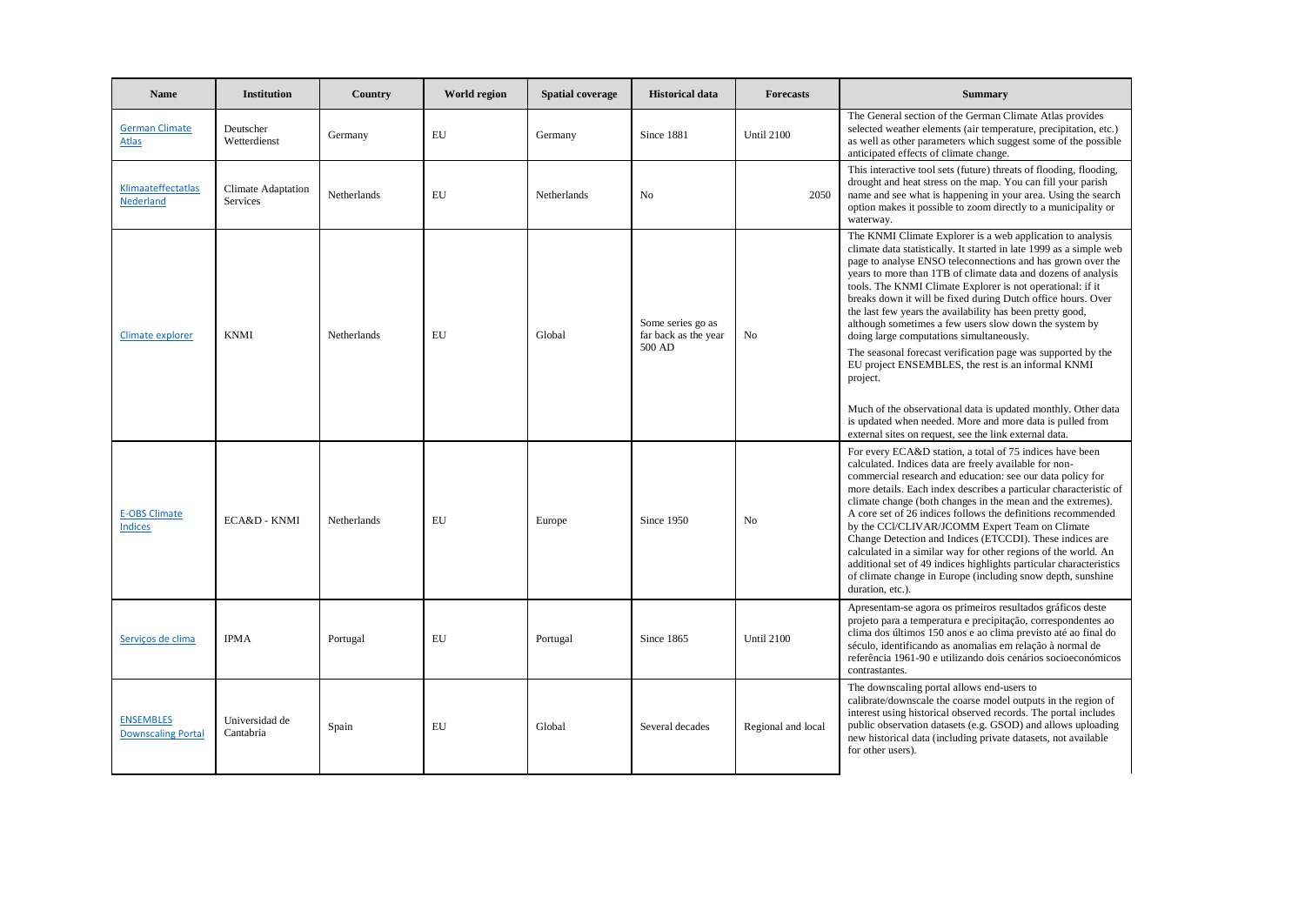| <b>Name</b>                                 | <b>Institution</b>                                                    | Country | <b>World region</b> | <b>Spatial coverage</b> | <b>Historical data</b>             | <b>Forecasts</b>                                                         | <b>Summary</b>                                                                                                                                                                                                                                                                                                                                                                                                                                                                                                                                                                                                                             |
|---------------------------------------------|-----------------------------------------------------------------------|---------|---------------------|-------------------------|------------------------------------|--------------------------------------------------------------------------|--------------------------------------------------------------------------------------------------------------------------------------------------------------------------------------------------------------------------------------------------------------------------------------------------------------------------------------------------------------------------------------------------------------------------------------------------------------------------------------------------------------------------------------------------------------------------------------------------------------------------------------------|
|                                             |                                                                       |         |                     |                         |                                    |                                                                          | This Statistical Downscaling portal provides user-friendly web<br>access to different statistical downscaling techniques and<br>works transparently with the observations, reanalysis and<br>global climate simulations (see the common list of variables<br>available for all models in the portal), obtaining the resulting<br>outputs in simple formats (e.g., text files).                                                                                                                                                                                                                                                             |
| <b>Servicios climaticos</b>                 | <b>AEMET</b>                                                          | Spain   | EU                  | Spain                   | Since 1850                         | From 3 months to<br>2100                                                 | En este apartado se incluye información climatológica general<br>sobre valores medios y extremos de las series de datos<br>climatológicos, productos de vigilancia del clima, predicciones<br>de rango estacional, y proyecciones de cambio climático para<br>el siglo XXI para España bajo diferentes escenarios de<br>emisión.                                                                                                                                                                                                                                                                                                           |
| <b>Decadal forecast</b>                     | MetOffice                                                             | UK      | EU                  | Global                  | Validation with<br>observed values | 5 years                                                                  | Decadal forecasts, also called 'near-term' climate predictions,<br>range up to a decade ahead. Predictions account for natural<br>variability and climate change as these are expected to be of<br>similar size in many parts of the world over this forecast<br>period. Forecasts are experimental, so at this early stage of<br>development expert advice is needed to assess the reliability of<br>regional predictions.                                                                                                                                                                                                                |
| Climate impact<br>indicator toolkit         | <b>CLIPC</b> : Climate<br><b>Information Portal</b><br>for Copernicus | UK      | EU                  | Europe                  | From climatic<br>series            | Impacts according<br>to some climate<br>change scenarios<br>(i.e. RCP85) | The toolkit allows you to access climate change indicators.<br>The toolkit presents tools allowing you to explore the available<br>data and to switch between different indicators and different<br>climate change and socio-economic scenarios.<br>The available impact indicators can be selected through the<br>overarching themes CLIPC focuses on; urban, water and rural<br>available at the top of the toolkit. The left side of the toolkit<br>allows you to zoom in and out, select layers, add additional<br>layers, open a help function, go back to the homepage,<br>download and save your selection and share you selection. |
| <b>Forecasts</b>                            | <b>ECMWF</b>                                                          | UK      | EU                  | Global                  | No                                 | Medium, extended<br>and long-range                                       | All ECMWF's operational forecasts aim to assess the most<br>likely forecast and also the degree of confidence one can have<br>in that forecast. To do this the Centre carries out an ensemble<br>of predictions which individually are full descriptions of the<br>evolution of the weather, but collectively they assess the<br>likelihood or probability of a range of possible future weather.                                                                                                                                                                                                                                          |
| <b>GPC Outlooks</b>                         | MetOffice                                                             | UK      | EU                  | Global                  | Validation with<br>observed values | 2 to 6 months                                                            | Model probabilistic guidance for temperature and rainfall up to<br>six months ahead. Updated monthly.                                                                                                                                                                                                                                                                                                                                                                                                                                                                                                                                      |
| Multi-model<br>decadal forecast<br>exchange | MetOffice                                                             | UK      | EU                  | Global                  | Validation with<br>observed values | 1 to 5 years                                                             | International multi-model decadal forecast exchange.<br>Currently three variables are included: surface air temperature,<br>sea-level pressure and precipitation. These are shown as<br>differences from the 1971-2000 baseline                                                                                                                                                                                                                                                                                                                                                                                                            |
| <b>Forecasts</b>                            | <b>ECMWF</b>                                                          | UK      | EU                  | Global                  | Since 1950s                        | 10 days to 13<br>months                                                  | Our Integrated Forecasting System (IFS) provides forecasts for<br>multiple time ranges.                                                                                                                                                                                                                                                                                                                                                                                                                                                                                                                                                    |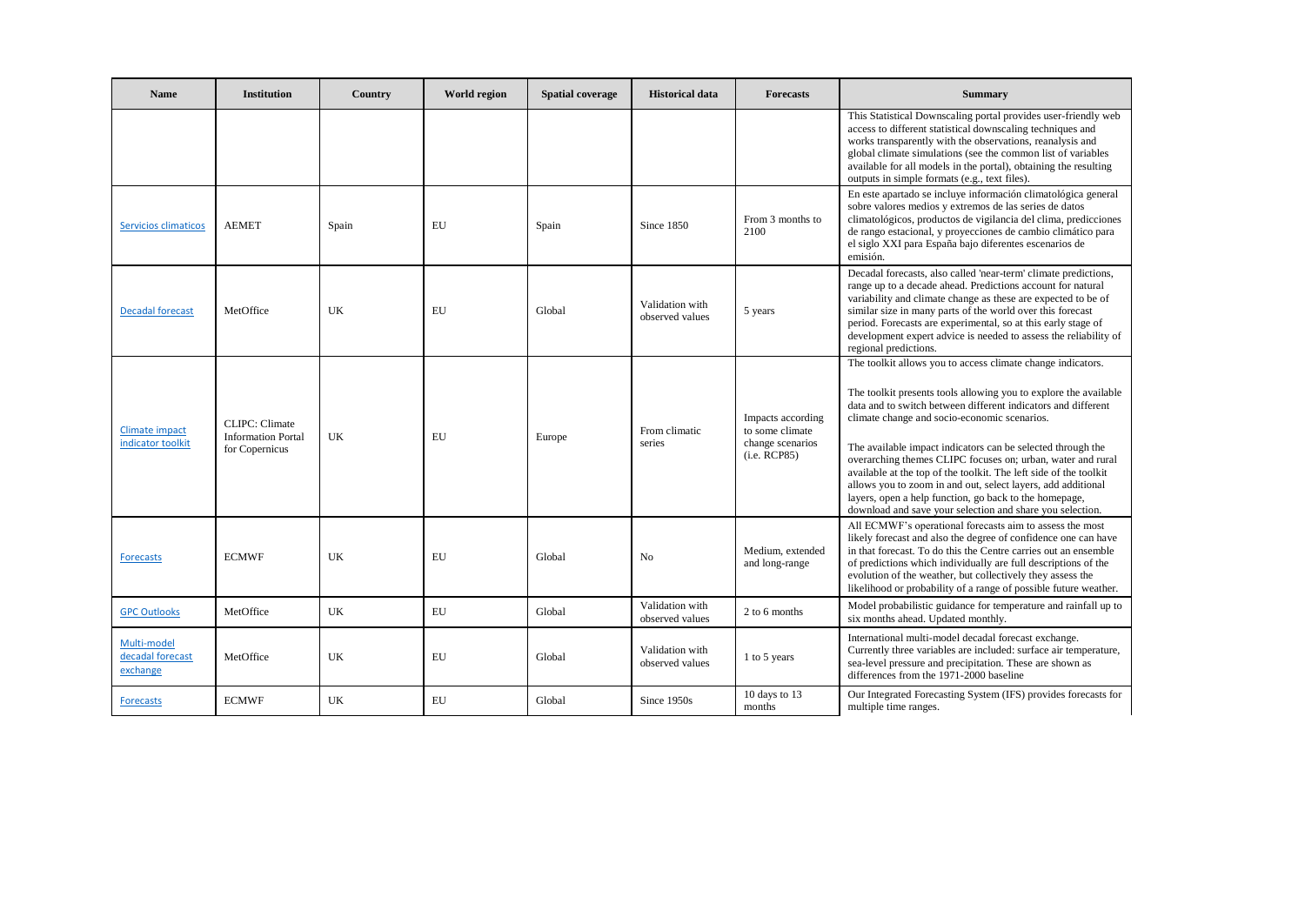| <b>Name</b>                                      | Institution     | Country    | World region  | <b>Spatial coverage</b> | <b>Historical data</b>    | <b>Forecasts</b>                  | <b>Summary</b>                                                                                                                                                                                                                                                                                                                                                                                                                                                                                                                                              |
|--------------------------------------------------|-----------------|------------|---------------|-------------------------|---------------------------|-----------------------------------|-------------------------------------------------------------------------------------------------------------------------------------------------------------------------------------------------------------------------------------------------------------------------------------------------------------------------------------------------------------------------------------------------------------------------------------------------------------------------------------------------------------------------------------------------------------|
|                                                  |                 |            |               |                         |                           |                                   | We provide a range of forecast products to address different<br>user requirements. These present key aspects of the forecast<br>evolution and the associated uncertainty. Specific products<br>designed to highlight potential severe weather events include<br>the Extreme Forecast Index and tropical cyclone activity.                                                                                                                                                                                                                                   |
| <b>CPC Three-month</b><br>outlooks               | <b>NOAA-NWS</b> | <b>USA</b> | North America | <b>USA</b>              | Since 1981                | $0.5$ to 12.5 months              | The Climate Prediction Center's (CPC) products are<br>operational predictions of climate variability, real-time<br>monitoring of climate and the required data bases, and<br>assessments of the origins of major climate anomalies. The<br>products cover time scales from a week to seasons, extending<br>into the future as far as technically feasible, and cover the land,<br>the ocean, and the atmosphere, extending into the stratosphere.                                                                                                           |
| <b>Flexible forecasts</b>                        | <b>IRI</b>      | <b>USA</b> | North America | Global                  | Since 1950                | 1 to 6 months                     | Probabilistic seasonal forecasts from multi-model ensembles<br>through the use of statistical recalibration, based on the<br>historical performance of those models, provide reliable<br>information to a wide range of climate risk and decision<br>making communities, as well as the forecast community. The<br>flexibility of the full probability distributions allows to deliver<br>interactive maps and pointwise distributions that become<br>relevant to user-determined needs.                                                                    |
| <b>Global Climate</b><br><b>Dashboard</b>        | <b>NOAA-NWS</b> | <b>USA</b> | North America | <b>USA</b>              | Mostly since the<br>1950s | <b>Until 2020</b>                 | NOAA portal for climate change, climate variability and<br>climate projection data for the USA. Is integrated with long-<br>term data sources from NOAA and short- to long-term forecast<br>data from the Climate Prediction Center.                                                                                                                                                                                                                                                                                                                        |
| <b>NW Climate</b><br><b>Toolbox</b>              | <b>CIRC</b>     | <b>USA</b> | North America | <b>USA</b>              | Short-term                | 70-90 days                        | The Pacific Northwest Climate Impacts Research Consortium<br>(CIRC) is a research organization funded by NOAA to provide<br>policy makers, resource managers, and fellow researchers with<br>the best available science covering the changing climate of<br>Oregon, Washington, Idaho, and western Montana.                                                                                                                                                                                                                                                 |
| <b>Tableau Climate</b><br><b>Projection Tool</b> | CIG             | <b>USA</b> | North America | Pacific Northwest       | Varies                    | 2050s to 2080s                    | The Climate Impacts Group at the University of Washington<br>provides regional tools for helping to reduce climate risks by<br>providing robust and reliable information that people can use<br>when making decisions. CIG provides the fundamental<br>scientific understanding, data, tools, and guidance decision<br>makers need to identify and reduce climate risks. This tool<br>allows users to graphically visualize projected changes in<br>temperature and precipitation for two future time periods in<br>three regions in the Pacific Northwest. |
| <b>Pacific Northwest</b><br><b>Climate Maps</b>  | CIG             | <b>USA</b> | North America | Pacific Northwest       | Since 1915                | 2020s to 2040s                    | Additional tool available from the CIG that provides an<br>examination of how climate varies from time to time and place<br>to place across the Pacific Northwest. The tool creates maps<br>that show climate anomalies $-$ the changes in climate $-$<br>associated with different patterns of climate variability<br>compared to average conditions during 1915-2003.                                                                                                                                                                                     |
| Cal-Adapt                                        | Cal-Adapt       | <b>USA</b> | North America | California              | 1961-1990                 | Mix of short-term<br>to 2070-2099 | The California Energy Commission developed the Cal-Adapt<br>Web site to synthesize existing California climate change<br>scenarios and climate impact research and to encourage its use<br>in a way that is beneficial for local decision-makers.                                                                                                                                                                                                                                                                                                           |
| <b>ClimateWise</b>                               | ClimateWise     | <b>USA</b> | North America | <b>USA</b>              | Varies                    | Varies                            | Private organization that has produced a tool and framework to<br>help local leaders develop "Whole Community" adaptation<br>strategies to address the impacts of climate change.                                                                                                                                                                                                                                                                                                                                                                           |